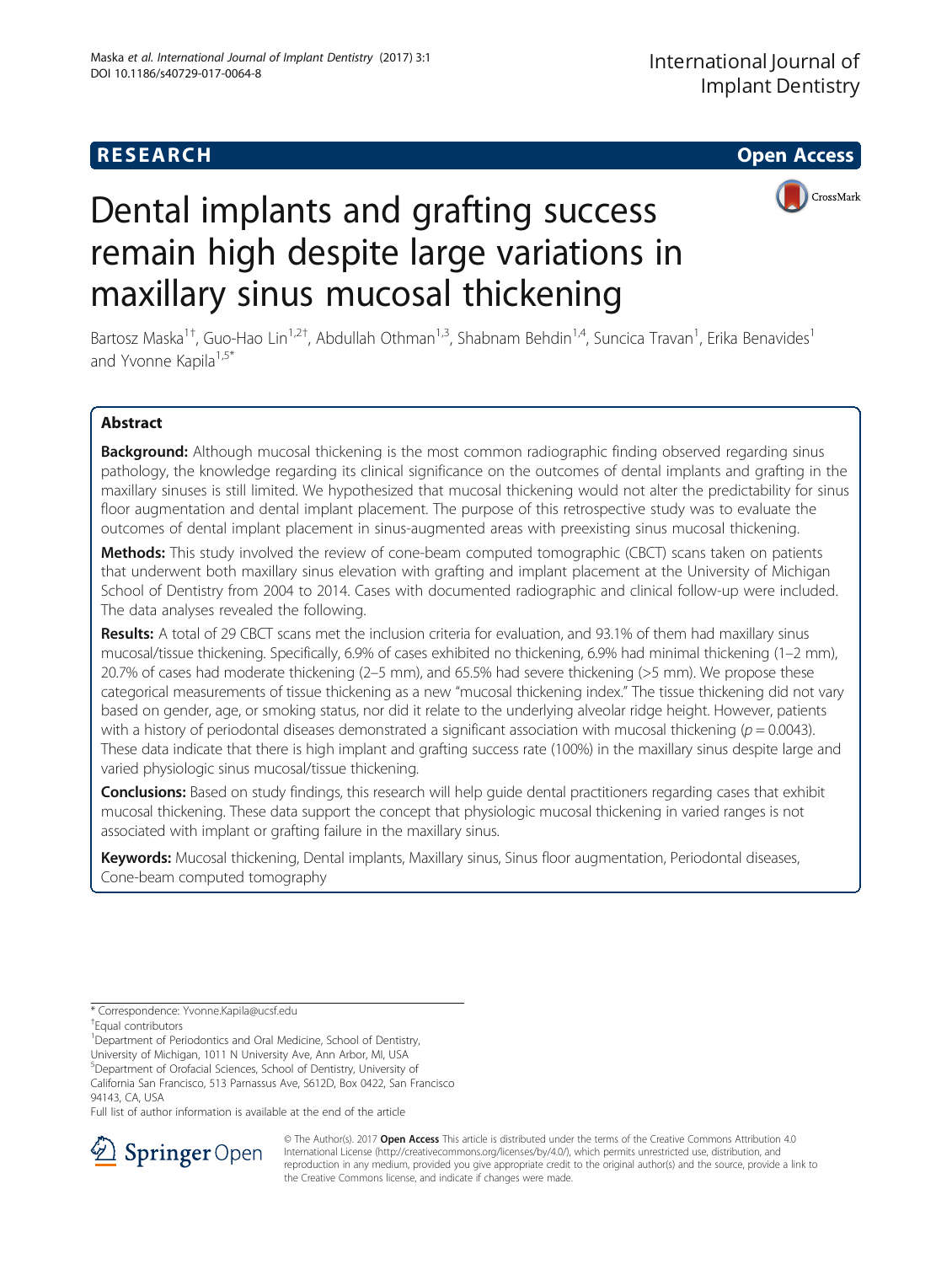## Background

Despite the high survival rate of dental implants inserted in maxillary sinuses that have undergone sinus floor elevation (SFE) with bone grafting, complications still occur [[1](#page-6-0)–[3\]](#page-6-0). Sinus membrane perforation is reported to be the most common complication [[4, 5\]](#page-6-0). Postoperative maxillary sinusitis is less common (0–22%) [\[6](#page-6-0), [7\]](#page-6-0); nevertheless, it could potentially compromise the outcome of SFE and affect the overall well-being of the patient [\[8](#page-6-0)]. Developing postoperative sinusitis is often associated with a reduction in the patency or complete obstruction of the ostium due to inflammatory edema in the sinus or preexisting chronic sinusitis [\[8](#page-6-0)–[12\]](#page-6-0).

Various cyst-like pathologies can be found in the maxillary sinus, including a pseudocyst and a surgical ciliated cyst [[13](#page-6-0)]. However, a thickened mucous membrane can be physiologic or benign without presentation of symptoms. In contrast, cyst-like entities may need surgical removal due to their pathologic progression [\[14](#page-6-0)]. A surgical ciliated cyst is defined as a posterior maxillary cyst found after the surgical treatment of maxillary sinusitis [[15\]](#page-6-0). Pseudocysts are diagnosed as dome-shaped, noncorticated soft tissue opacities with a well-defined border in the maxillary sinus [[16\]](#page-6-0).

In the dental literature, sinusitis has most commonly been identified on radiographs as thickening of the sinus membrane [[12](#page-6-0)]. Mucosal thickening >2 mm is considered a threshold for pathological thickness [\[17\]](#page-6-0). Although mucosal thickening is the most common radiographic finding observed regarding sinus pathology [\[18\]](#page-6-0), the knowledge regarding its clinical significance on the outcomes of dental implants and grafting in the maxillary sinuses is still limited [\[19\]](#page-6-0).

The purpose of this retrospective study was to evaluate the outcomes of dental implant placement in sinus augmented areas with preexisting mucosal thickening of more than 2 mm. The aims of this study were to (1) determine the success rate of dental implant placement in augmented maxillary sinus areas with mucosal thickening, (2) evaluate the effect of gender, age, and smoking on the dimensions of sinus mucosal membranes, and (3) based on the overall findings, develop a written protocol to guide dental practitioners regarding cases that exhibit mucosal thickening (the threshold of safety).

## Methods

## Study design

Our study hypothesis was that mucosal thickening of more than 2 mm and up to 1/3 of the volume of the sinus would not alter the predictability for SFE and dental implant placement. The primary outcome was to determine the success rate of dental implant placement in augmented maxillary sinus areas with mucosal thickening. A secondary outcome was to evaluate the effect of gender, age, and smoking on the dimensions of sinus mucosal membranes.

This study consisted of performing a retrospective analysis of cone-beam computed tomographic (CBCT) scans taken with a CBCT machine (i-CAT Cone-Beam Computed Tomography machine, Imaging Sciences International, Hatfield, PA) for patients that underwent both maxillary sinus elevation with grafting and implant placement at the University of Michigan School of Dentistry from 2004 to 2014. This study was approved by the University of Michigan Institutional Review Board.

## Subject inclusion and exclusion criteria

Subjects that exhibited the following criteria were included in the study: partial edentulism, over 18 years old, received dental implants after sinus grafting, and had clinical and radiographic follow-up. These subjects had at least one CBCT scan prior to a SFE procedure. Subjects that exhibited the following criteria were excluded from the study: under 18 years old, subjects whose CBCT images were not clear enough to read, or had portions of the maxillary sinus not fully captured in the field of view. Subject data that was extracted from the general and medical record included the following: age, gender, and any systemic issues following a review of overall systems for the presence of any pathology (respiratory system, cardiovascular system, diabetes status, smoking history, etc.).

Subject data extracted from the dental records included the following: restorative, endodontic, periodontal, orthodontic, and oral surgery treatment or extractions.

Given these specific inclusion and exclusion criteria and the specific purpose of this study, only 29 cases qualified for inclusion from an original screen of approximately 4000 cases. An initial search of our database resulted in a larger number of cases that would theoretically qualify; however, further investigation revealed the need to exclude a great number of cases. The reasons for exclusion of these cases were as follows: scatter on the CBCT images due to fixed prosthodontics, unclear CBCT images, poor charting that did not allow for proper data gathering, no follow-up radiographs, not enough of the sinus being visible in the image, diagnosed periapical pathosis in the examined areas, implants not being placed in the area of the maxillary sinus, or no grafting completed in the maxillary sinus. Although these factors greatly reduced our sample size, this, in turn, created a stronger data set for analyses.

## Subject privacy protection

The study required access to University of Michigan Protected Health Information (PHI). PHI was necessary in order to track and coordinate the CBCT data and dental and medical history for each subject. Corresponding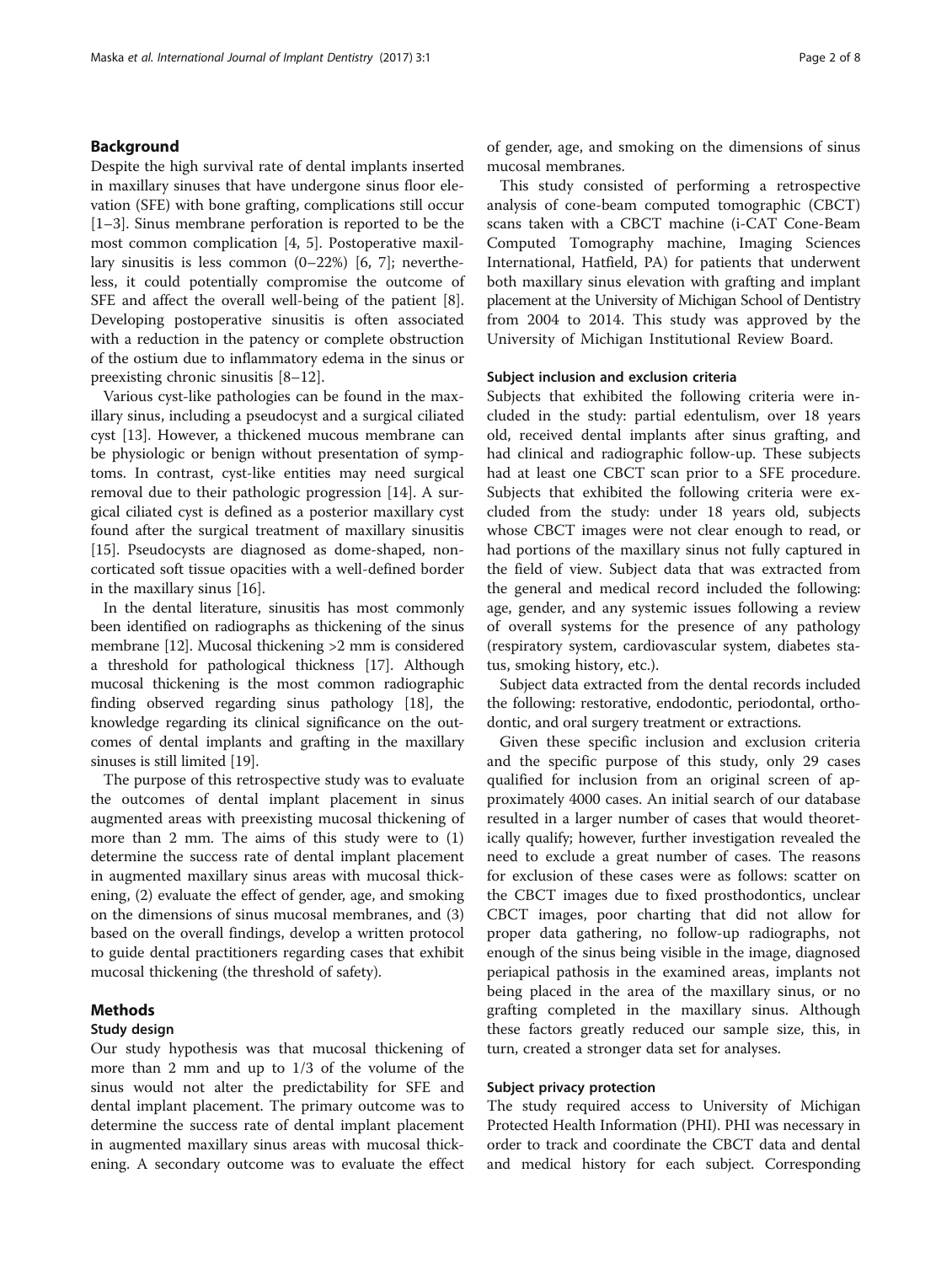subject charts and electronic records were reviewed for retrieval of relevant implant placement and restorative history, medical history, and demographic information, including gender and age and smoking history. Also, any pertinent dental treatment was received and response to treatment were reviewed and recorded. No other personal information was retrieved. The use of PHI involved no greater than minimal risk because each subject was assigned a coded number that was used for all data analyses, tables, and reports.

## Measurement methodology

Using CBCT images, the mucosal thickness/height was measured at the point of maximum height using sagittal views, which were perpendicular to the underlying sinus floor at edentulous sites [[12](#page-6-0), [20\]](#page-6-0). Using these sagittal views, measurements were taken at four points: ¼, ½, and ¾ of the widest distance of the maxillary sinus from anterior to posterior. In order to standardize the measurements for each sinus, each scan was carefully oriented in the axial, coronal, and sagittal plane. In the

axial plane, a horizontal line from the right and left zygoma was chosen as the standard. Orienting the hard palate horizontally was the standard in the coronal plane as well as in the sagittal plane. The specific teeth that were to be replaced by implants were then located by reviewing each patient's chart, and the area of implant placement was located in the CBCT. To select the appropriate slice in the sagittal view to measure the mucosal thickening, the vertical line in the axial view was placed in the center of the alveolus where the future implant was to be placed. The appropriate sagittal view was then obtained and measurements of the mucosal thickening were performed. Each measurement was completed with the brightness and contrast set at 50%, and the zoom function was utilized to better visualize the soft tissue.

The sites that were measured are specified in the image below (Fig. 1). The most posterior and anterior aspects of the visible maxillary sinus were measured. The ½ point along with the ¼ and ¾ points were then selected, and the measurements of the mucosal thickening were then



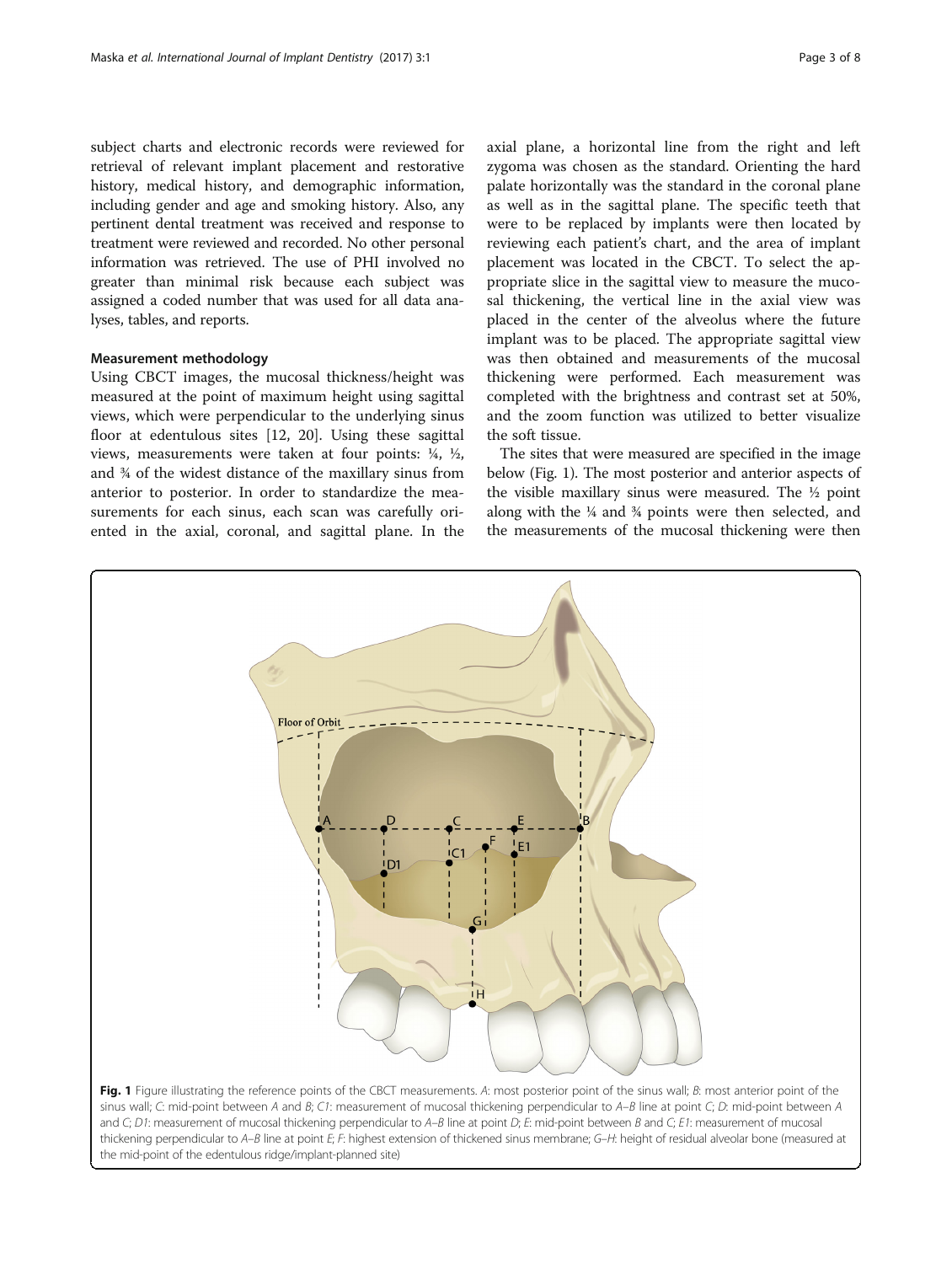completed at these three sites. The thickest portion of the mucosa was also measured if it did not coincide with one of the three earlier measurements. Post implant placement radiographs were analyzed to locate the area where the implant was placed, and this area was then estimated on the CBCT and the thickness of the alveolus was measured there.

## Statistical analysis

Outcome analyses included the overall implant survival rate and percentage of mucosal thickening at different sites. The associations between the amount of mucosal thickening and the recorded variables, including patients' systemic conditions and dental history, were estimated by linear mixed models. Adjustment for potential inter-variable influence using regression analysis was also performed. A  $p$  value of 0.05 was used as the level of significance. All the statistical analyses were calculated using a computer program (SAS Institute Inc. 2011. Base SAS® 9.3 Procedures Guide, Cary, NC).

## Results

Twenty-nine CBCT images (11 females and 18 males) were included in this study. All the implants placed in these included cases survived, representing a 100% implant survival rate. With regards to measurements of mucosal thickening, the intra-examiner reproducibility revealed an exact intra-examiner correlation of 99%, with a  $p$  value of 0.40 for a  $t$  test for independent samples, indicating a high reproducibility and intraexaminer agreement for the radiographic measurements. The study data for the 29 analyzed CBCT scans are presented in Table 1. The mean follow-up time after implant placement was  $3.3 \pm 2.2$  (range 1 to 7) years.

## Percentage and amount of mucosal thickening

Among the subjects, 93.1% of patients had maxillary sinus mucosal/tissue thickening. Specifically, 6.9% of cases exhibited no thickening  $(\leq 1$  mm), 6.9% had minimal thickening (>1 mm but  $\leq$ 2 mm), 20.7% of cases had moderate thickening ( $>2$  mm but  $\leq 5$  mm), and 65.5% had severe thickening (>5 mm). However, only 45.9% of designated implant sites presented sinus mucosal thickening. The average amount of mucosal thickening in the anterior section (point E1 to floor of the sinus) was  $4.63 \pm 4.95$  mm, in the middle section (point C1 to floor of the sinus) it was  $4.87 \pm 5.10$  mm, and in the posterior section (point D1 to floor of the sinus) it was  $3.46 \pm 3.17$  mm. The average mucosal thickening (point F to floor of the sinus) was  $8.34 \pm 5.70$  mm, and it ranged from 1.55 to 22.81 mm.

|  | <b>Table 1</b> CBCT measurements of sinus mucosal thickening |  |  |  |
|--|--------------------------------------------------------------|--|--|--|
|  |                                                              |  |  |  |

| Patient                    | Anterior<br>(E1-floor<br>of the sinus) | Middle<br>(C1-floor<br>of the sinus) | Posterior<br>(D1-floor<br>of the sinus) | Thickest<br>(F-floor<br>of the sinus) |  |
|----------------------------|----------------------------------------|--------------------------------------|-----------------------------------------|---------------------------------------|--|
| 1                          | 3.06                                   | 0.32                                 | 0.76                                    | 4.59                                  |  |
| $\overline{2}$             | 0.34                                   | 0.21                                 | 0.20                                    | 0.34                                  |  |
| 3                          | 0.39                                   | 0.54                                 | 1.38                                    | 1.66                                  |  |
| 4                          | 4.15                                   | 3.79                                 | 0.61                                    | 6.36                                  |  |
| 5                          | 5.64                                   | 1.33                                 | 3.73                                    | 8.42                                  |  |
| 6                          | 7.34                                   | 0.77                                 | 0.86                                    | 7.66                                  |  |
| 7                          | 1.93                                   | 9.25                                 | 6.17                                    | 12.5                                  |  |
| 8                          | 8.22                                   | 7.89                                 | 1.62                                    | 12.27                                 |  |
| 9                          | 3.52                                   | 10.05                                | 4.76                                    | 10.05                                 |  |
| 10                         | 7.62                                   | 0.43                                 | 2.03                                    | 8.11                                  |  |
| 11                         | 7.19                                   | 2.75                                 | 0.77                                    | 7.62                                  |  |
| 12                         | 0.26                                   | 9.26                                 | 8.38                                    | 9.26                                  |  |
| 13                         | 0.76                                   | 19.50                                | 0.46                                    | 22.81                                 |  |
| 14                         | 14.95                                  | 11.33                                | 9.67                                    | 18.92                                 |  |
| 15                         | 0.79                                   | 0.71                                 | 1.36                                    | 1.55                                  |  |
| 16                         | 0.60                                   | 3.34                                 | 1.52                                    | 4.40                                  |  |
| 17                         | 4.44                                   | 1.82                                 | 3.60                                    | 12.25                                 |  |
| 18                         | 1.39                                   | 0.68                                 | 0.52                                    | 8.00                                  |  |
| 19                         | 0.21                                   | 0.24                                 | 0.24                                    | 0.24                                  |  |
| 20                         | 16.27                                  | 11.11                                | 8.07                                    | 16.27                                 |  |
| 21                         | 2.87                                   | 5.10                                 | 6.40                                    | 7.85                                  |  |
| 22                         | 5.13                                   | 0.64                                 | 4.12                                    | 5.13                                  |  |
| 23                         | 1.19                                   | 1.36                                 | 0.25                                    | 2.48                                  |  |
| 24                         | 0.80                                   | 2.39                                 | 2.08                                    | 4.84                                  |  |
| 25                         | 19.05                                  | 16.94                                | 10.14                                   | 20.10                                 |  |
| 26                         | 3.51                                   | 4.25                                 | 2.63                                    | 4.25                                  |  |
| 27                         | 0.28                                   | 1.62                                 | 2.85                                    | 2.85                                  |  |
| 28                         | 9.94                                   | 7.21                                 | 5.29                                    | 11.07                                 |  |
| 29                         | 2.56                                   | 6.28                                 | 9.98                                    | 9.98                                  |  |
| Mean (mm)                  | 4.63                                   | 4.87                                 | 3.46                                    | 8.34                                  |  |
| Standard<br>deviation (mm) | 4.95                                   | 5.10                                 | 3.17                                    | 5.70                                  |  |

## Factors associated with mucosal thickening

A significantly higher amount of mucosal thickening was associated with patients with a history of periodontal diseases ( $p = 0.004$ ). Other factors, such as gender ( $p = 0.054$ ), and systemic factors, including respiratory diseases  $(p = 0.313)$ , cardiovascular diseases  $(p = 0.438)$ , diabetes  $(p = 0.209)$ , or smoking  $(p = 0.541)$ , were not significantly associated with mucosal thickening.

In terms of dental history, the presence of tooth restorations ( $p = 0.056$ ), endodontic treatment ( $p = 0.379$ ), orthodontic treatment ( $p = 0.125$ ), edentulism ( $p = 0.718$ ), and underlying alveolar ridge height (point G to H,  $p = 0.889$ )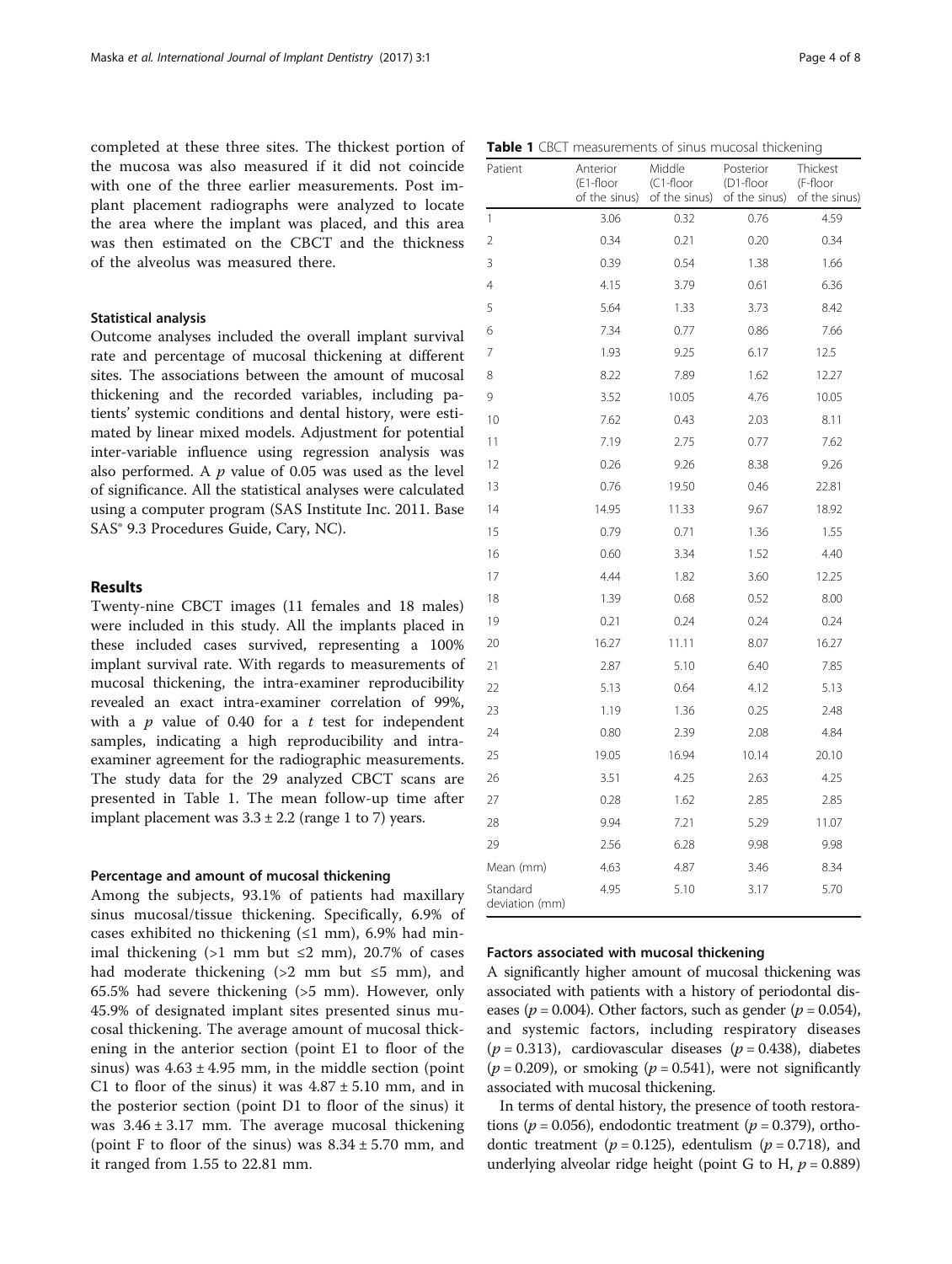were not associated with mucosal thickening. The results of the statistical analyses after inter-variable adjustment are presented in Table 2.

## **Discussion**

CBCT imaging has been recognized as a more sensitive imaging modality for identifying sinus thickening and pathoses in the posterior maxilla compared to panoramic radiography [[21, 22\]](#page-7-0). This could explain why the current study identified a higher prevalence of mucosal thickening compared to earlier studies [\[23\]](#page-7-0). However, compared to other similar CBCT studies [[21](#page-7-0), [24](#page-7-0), [25](#page-7-0)], the prevalence reported in the current study is still much higher than the previously published articles with a similar study design. Ritter et al. [\[25\]](#page-7-0) in a retrospective CBCT study reported 38.1% of subjects presented with mucosal thickening. Similarly, Pazera et al. [\[24](#page-7-0)] reported a prevalence of 23.7% and Janner et al. [[20](#page-6-0)] reported 37% of cases with membrane thickening. In a recent study, Brüllmann et al. [\[17](#page-6-0)] found 74% of evaluated sinuses had sinus findings upon CBCT examination. These differences in prevalence might result from the different inclusion criteria among the studies. Another potential explanation for these differences in the reported prevalence of mucosal thickening may be due to the ambiguous definition used in the early studies. Some studies suggested that 2 mm should be considered the threshold for identifying mucosal thickening [\[20](#page-6-0)], and thus the prevalence of slight mucosal thickening may have been underestimated. To avoid this situation, the current study analyzed the thickness of sinus membranes based on four different categories: no thickening  $(\leq 1$  mm), minimal (>1 mm but  $\leq 2$  mm), moderate ( $>2$  mm but  $\leq 5$  mm), and severe thickening ( $>5$  mm). According to this index (Fig. [2\)](#page-5-0), 93.1% of cases examined had maxillary sinus mucosal/tissue thickening and 65.5% had severe thickening.

The current study demonstrated that sinus mucosal thickening does not correlate with implant survival. This result is consistent with a previously published report by Jungner et al. [[26\]](#page-7-0). In their study, the presence of sinus thickening was not significantly associated with implant failure. Similarly, our study found a 100% implant survival rate for both patients with and without sinus mucosal thickening. It is worth mentioning that none of the CBCT images evaluated in the current study showed

signs of sinusitis or periapical pathoses, despite indications of physiologic mucosal thickening. All the selected images presented clear sinuses without signs of infection. Therefore, it could be postulated that physiologic mucosal thickening does not contribute to implant failure. However, an association between pathologic mucosal thickening and implant survival cannot be drawn. If sinusitis is suspected, it is suggested that clinicians consult the appropriate medical specialists before implant placement.

Based on the findings of the current study, a history of periodontal disease is the only identified parameter significantly associated with sinus mucosal thickening. This finding indicates that clinicians should expect some degree of mucosal thickening when performing sinus augmentation procedures in a previously periodontally involved site. This finding is consistent with several previously published studies [[27](#page-7-0)–[29](#page-7-0)]. Phothikhun et al. [[28](#page-7-0)] reported that sinuses with severe periodontal bone loss were three times more likely to have mucosal thickening. In a more recent study, Ren et al. [[29](#page-7-0)] reported an odds ratio of 4.62 for patients with severe periodontal bone loss with mucosal thickening. A possible explanation for this phenomenon is that increased inflammatory cytokines resulting from periodontal diseases might also reach the maxillary sinus, and thereby trigger an increased membrane thickening. With regards to implant treatment outcomes, while our study found that there is no association between mucosal thickening and future implant survival, a higher chance of sinus membrane perforation during sinus lift procedures has been reported when a thicker membrane is present [\[3](#page-6-0), [30](#page-7-0)].

Our study did not find a significant association between endodontically treated teeth and mucosal thickening. Though this finding is consistent with some previously published studies [[27, 28](#page-7-0)], other studies [[21, 31](#page-7-0)] did report an association. These discrepant findings could be the result of different inclusion criteria in the study design. Since our study did not include any patients with radiographic signs of pulpal pathoses, these data suggest that successful root canal treatment without signs of apical radiolucency should not be considered as a risk indicator of future mucosal thickening. On the other hand, it has been reported [[32](#page-7-0), [33](#page-7-0)] that the presence of apical periodontitis is related to sinus mucosal thickening, which should alert clinicians when planning

Table 2 Statistical results after inter-variable adjustment showing the association between recorded parameters and sinus mucosal thickening; p values that showed statistically significant differences are italicized

|         | Gender | Respiratory<br>diseases | Cardio-vascular<br>diseases | <b>Diabetes</b><br>mellitus | Smoking | History of<br>periodontal<br>diseases | Endodontic<br>treatment | History of<br>orthodontic<br>treatment | Alveolar<br>ridge height | Extraction<br>performed |
|---------|--------|-------------------------|-----------------------------|-----------------------------|---------|---------------------------------------|-------------------------|----------------------------------------|--------------------------|-------------------------|
| p value | 0.054  | 0.3130                  | 0.4376                      | 0.2090                      | 0.5413  | 0.0043                                | 0.3793                  | 0.1248                                 | 0.8896                   | 0.7175                  |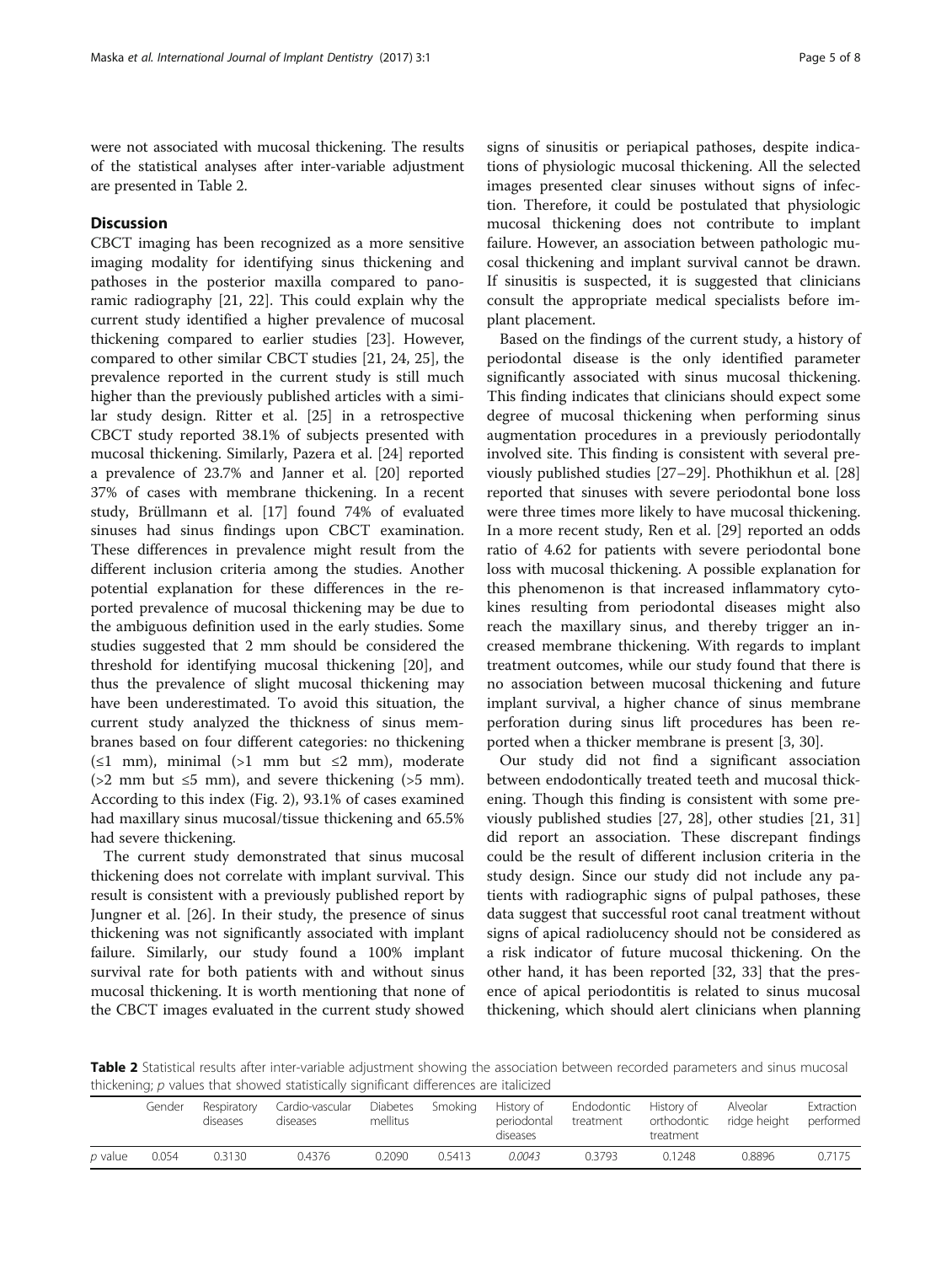<span id="page-5-0"></span>

future implant-related procedures. Because periapical infections are considered a multifactorial entity, they should be carefully evaluated and treated to ensure a favorable implant treatment outcome [[34, 35](#page-7-0)]. In addition, the influence of a periapical scar of dense collagen tissue, formed after conventional root canal treatment, on implant treatment outcomes has not yet been fully explored. Therefore, additional future investigations are needed to examine these unresolved issues.

Although residual alveolar ridge height has been associated with sinus mucosal thickening [\[36](#page-7-0)], our study did not find a significant association between these two parameters. Acharya et al. [[36\]](#page-7-0) reported that lower available bone height in the subsinus region was related to thickened sinus membranes within an Asian-Indian and Hong Kong-based Chinese population. Differences in the ethnic composition and geographic location of this population might explain the different findings compared to our study, which was primarily comprised of a Caucasian cohort in North America. Also, in their study, the majority of patients (80.53%) had some degree of periodontal disease, which might have directly influenced their outcome analysis. Since residual bone height depends highly on the rate of bone remodeling and sinus pneumatization after tooth extraction [[37\]](#page-7-0), future prospective clinical trials are needed to investigate the relationship between changes in maxillary sinus dimension and mucosal thickness.

This study presents new data on maxillary sinus mucosal thickening derived from a carefully defined data set; however, there were some limitations in the study. One limitation was the limited sample size. However, as discussed, our stringent case selection criteria yielded a more uniform data set for analyses. Other limitations were related to the actual measurements of the maxillary sinus. In order to normalize the data, specific planes were used as the basis for measurements. However, due to anatomical variations in patients, it was not always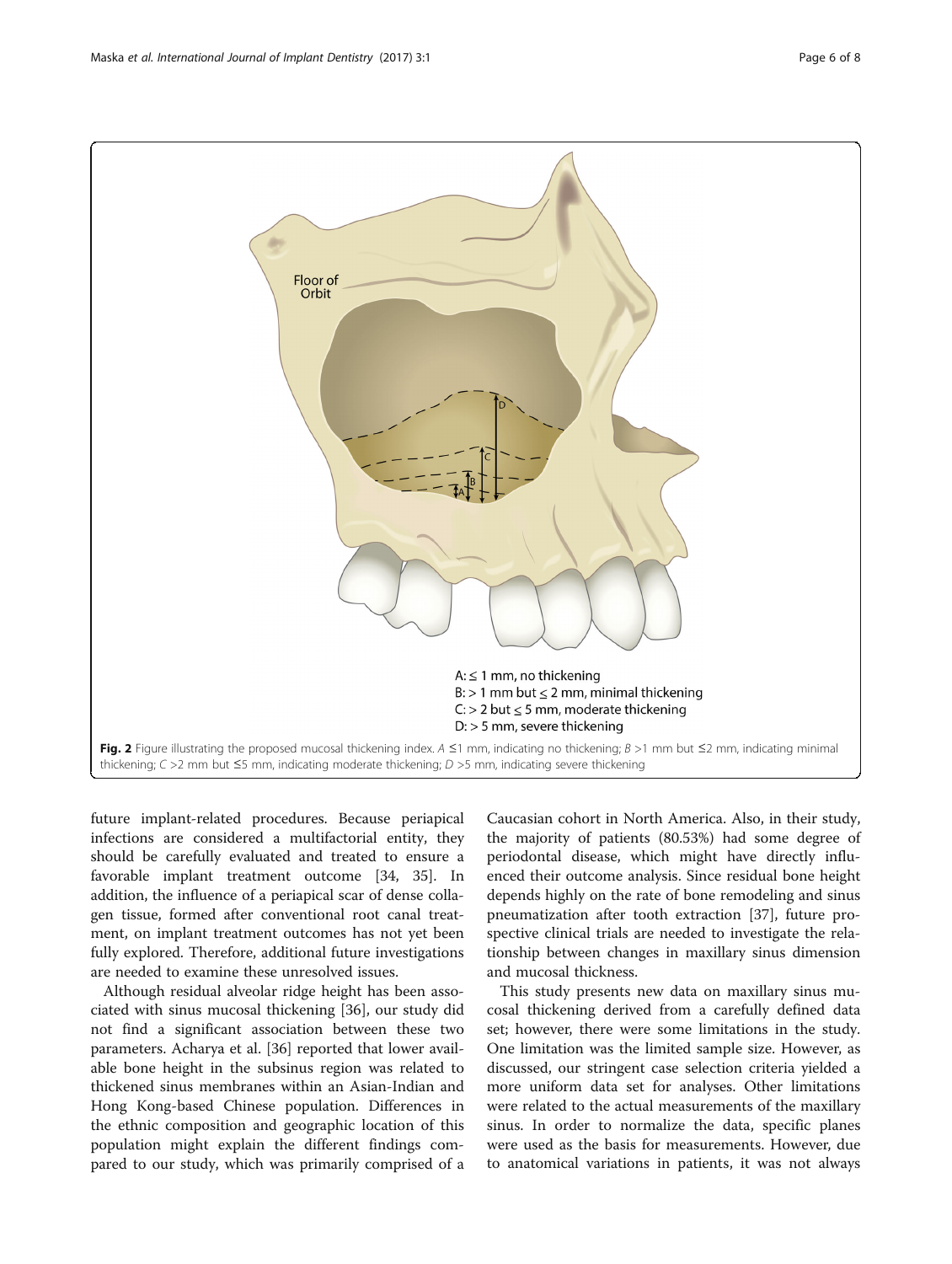<span id="page-6-0"></span>possible to orient each plane in the exact position. In those instances, the plane of orientation was set as close to ideal as possible. For example, it was not possible to orient the entire hard palate horizontally in some patients if it had a curvature. In addition, since the maxillary sinus is a three-dimensional structure with many variations among patients, situations arose where mucosal thickening extended from the septa or lateral walls instead of just on the floor of the sinus. In these situations, best judgment was utilized in order to decide if these areas of thickening would have an impact on the implant placement area. Also, variations in the anatomical features made orienting CBCT scans at times challenging, and this may have influenced the study outcomes.

## Conclusions

Our study found that the largest tissue thickening was present in the middle section of the maxillary sinus. This tissue thickening did not vary based on gender, age, or smoking status, nor did it relate to the underlying alveolar ridge height. However, patients with a history of periodontal diseases demonstrated a significant association with mucosal thickening. A mucosal thickening index was proposed as a guide for future studies and clinical practice. A high implant and grafting success rate (100%) in the maxillary sinus was noted despite large and varied physiologic sinus mucosal/tissue thickening.

#### Abbreviations

CBCT: Cone-beam computed tomographic; PHI: Protected Health Information; SFE: Sinus floor elevation

#### Acknowledgements

The authors thank Ms. Victoria Zakrzewski for her help with the figure generation and preparation.

#### Authors' contributions

Co-primary author BM contributed to the CBCT measurement and preparation of the manuscript. Co-primary author G-HL contributed to the data analysis and preparation of the manuscript. Second author AO contributed to the protocol preparation, case review, case selection, and preparation of the manuscript. Third author SB contributed to the protocol preparation, case review, case selection, and preparation of the manuscript. Fourth author ST contributed to the preparation of the manuscript. Fifth author EB contributed to the data analysis and CBCT evaluation. Corresponding author YK contributed to the protocol preparation, preparation of the manuscript, and guidance of the study. All authors read and approved the final manuscript.

#### Competing interests

All authors Bartosz Maska, Guo-Hao Lin, Abdullah Othman, Shabnam Behdin, Suncica Travan, Erika Benavides, and Yvonne Kapila declare that they have no competing interests.

#### Ethics approval and consent to participate

IRB approval and direction was provided by Dr. Michael Geisser and Dr. Alan Sugar, University of Michigan, Ann Arbor, MI.

#### Author details

<sup>1</sup>Department of Periodontics and Oral Medicine, School of Dentistry, University of Michigan, 1011 N University Ave, Ann Arbor, MI, USA. 2 Department of Surgical Sciences, School of Dentistry, Marquette University, 1801 W Wisconsin Ave, Milwaukee, WI, USA. <sup>3</sup>Department of Periodontology & Dental Hygiene, University of Detroit Mercy, 2700 Martin Luther King Jr.

Blvd, Detroit, MI, USA. <sup>4</sup>Department of Periodontics, School of Dental Medicine, Case Western Reserve University, 2124 Cornell Rd, Cleveland, OH, USA. <sup>5</sup>Department of Orofacial Sciences, School of Dentistry, University of California San Francisco, 513 Parnassus Ave, S612D, Box 0422, San Francisco 94143, CA, USA.

### Received: 18 October 2016 Accepted: 13 January 2017 Published online: 18 January 2017

#### References

- Beretta M, Poli PP, Grossi GB, Pieroni S, Maiorana C. Long-term survival rate of implants placed in conjunction with 246 sinus floor elevation procedures: results of a 15-year retrospective study. J Dent. 2015;43:78–86.
- 2. Del Fabbro M, Corbella S, Weinstein T, Ceresoli V, Taschieri S. Implant survival rates after osteotome-mediated maxillary sinus augmentation: a systematic review. Clin Implant Dent Relat Res. 2012;14 Suppl 1:e159–168.
- 3. Wen SC, Lin YH, Yang YC, Wang HL. The influence of sinus membrane thickness upon membrane perforation during transcrestal sinus lift procedure. Clin Oral Implants Res. 2015;26:1158–64.
- 4. Pjetursson BE, Lang NP. Sinus floor elevation utilizing the transalveolar approach. Periodontol 2000 2014;66:59-71.
- 5. Zijderveld SA, van den Bergh JP, Schulten EA, ten Bruggenkate CM. Anatomical and surgical findings and complications in 100 consecutive maxillary sinus floor elevation procedures. J Oral Maxillofac Surg. 2008;66:1426–38.
- 6. Bhattacharyya N. Bilateral chronic maxillary sinusitis after the sinus-lift procedure. Am J Otolaryngol. 1999;20:133–5.
- 7. Tidwell JK, Blijdorp PA, Stoelinga PJ, Brouns JB, Hinderks F. Composite grafting of the maxillary sinus for placement of endosteal implants. A preliminary report of 48 patients. Int J Oral Maxillofac Surg. 1992;21:204–9.
- 8. Timmenga NM, Raghoebar GM, Boering G, van Weissenbruch R. Maxillary sinus function after sinus lifts for the insertion of dental implants. J Oral Maxillofac Surg. 1997;55:936–9.
- 9. Carmeli G, Artzi Z, Kozlovsky A, Segev Y, Landsberg R. Antral computerized tomography pre-operative evaluation: relationship between mucosal thickening and maxillary sinus function. Clin Oral Implants Res. 2011;22:78–82.
- 10. Manor Y, Mardinger O, Bietlitum I, Nashef A, Nissan J, Chaushu G. Late signs and symptoms of maxillary sinusitis after sinus augmentation. Oral Surg Oral Med Oral Pathol Oral Radiol Endod. 2010;110:e1–4.
- 11. Pignataro L, Mantovani M, Torretta S, Felisati G, Sambataro G. ENT assessment in the integrated management of candidate for (maxillary) sinus lift. Acta Otorhinolaryngol Ital. 2008;28:110–9.
- 12. Shanbhag S, Karnik P, Shirke P, Shanbhag V. Cone-beam computed tomographic analysis of sinus membrane thickness, ostium patency, and residual ridge heights in the posterior maxilla: implications for sinus floor elevation. Clin Oral Implants Res. 2014;25:755–60.
- 13. Gardner DG. Pseudocysts and retention cysts of the maxillary sinus. Oral Surg Oral Med Oral Pathol. 1984;58:561–7.
- 14. Chiapasco M, Palombo D. Sinus grafting and simultaneous removal of large antral pseudocysts of the maxillary sinus with a micro-invasive intraoral access. Int J Oral Maxillofac Surg. 2015;44:1499–505.
- 15. Cano J, Campo J, Alobera MA, Baca R. Surgical ciliated cyst of the maxilla. Clinical case. Med Oral Patol Oral Cir Bucal. 2009;14:E361–364.
- 16. Gracco A, Incerti Parenti S, Ioele C, Alessandri Bonetti G, Stellini E. Prevalence of incidental maxillary sinus findings in Italian orthodontic patients: a retrospective cone-beam computed tomography study. Korean J Orthod. 2012;42:329–34.
- 17. Cagici CA, Yilmazer C, Hurcan C, Ozer C, Ozer F. Appropriate interslice gap for screening coronal paranasal sinus tomography for mucosal thickening. Eur Arch Otorhinolaryngol. 2009;266:519–25.
- 18. Rege IC, Sousa TO, Leles CR, Mendonca EF. Occurrence of maxillary sinus abnormalities detected by cone beam CT in asymptomatic patients. BMC Oral Health. 2012;12:30.
- 19. Schneider AC, Bragger U, Sendi P, Caversaccio MD, Buser D, Bornstein MM. Characteristics and dimensions of the sinus membrane in patients referred for single-implant treatment in the posterior maxilla: a cone beam computed tomographic analysis. Int J Oral Maxillofac Implants. 2013;28:587–96.
- 20. Janner SF, Caversaccio MD, Dubach P, Sendi P, Buser D, Bornstein MM. Characteristics and dimensions of the Schneiderian membrane: a radiographic analysis using cone beam computed tomography in patients referred for dental implant surgery in the posterior maxilla. Clin Oral Implants Res. 2011;22:1446–53.